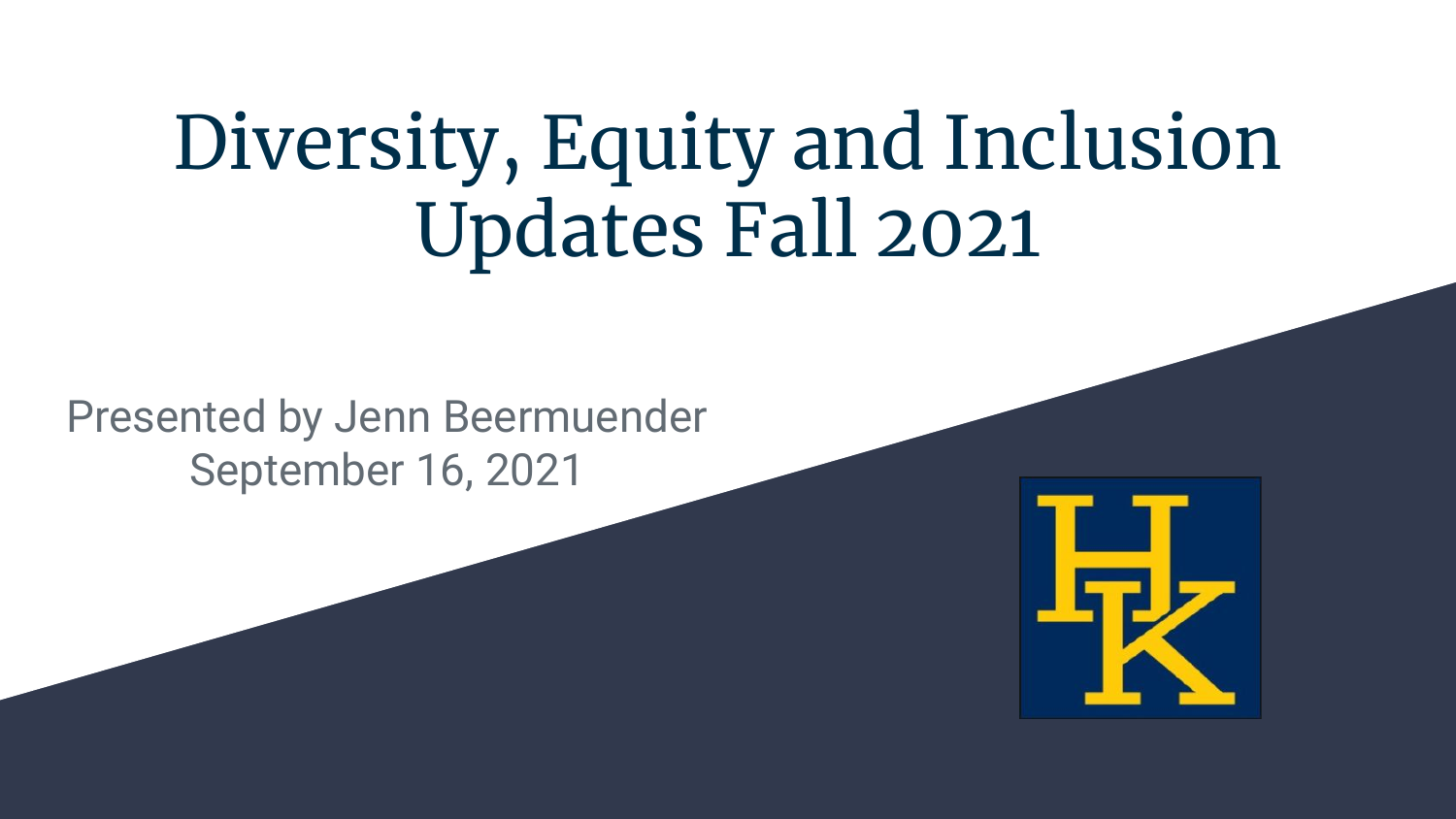# SERC Partnership

• SERC provided workshops for 4 groups of educators



#### **BOE Workshop-**

- August 3rd
- 5 BOE Members present
- Overview of DEI concepts and understandings

#### **Administrative Team-**

- August 24th
- 9 of 11 Administrators present
- Overview of DEI concepts and understandings

#### **Equity Leadership Team-**

- August 6th
- 5 of 7 Team Members present
- Discussed 3 year strategic action plan, discussed intended outcomes, shared action plans from other districts

#### **Teacher Workshops-**

- August 30th, October 8th
- About 80 teachers, staff and administrators
- Engaging in conversations about race and other topics related to DEI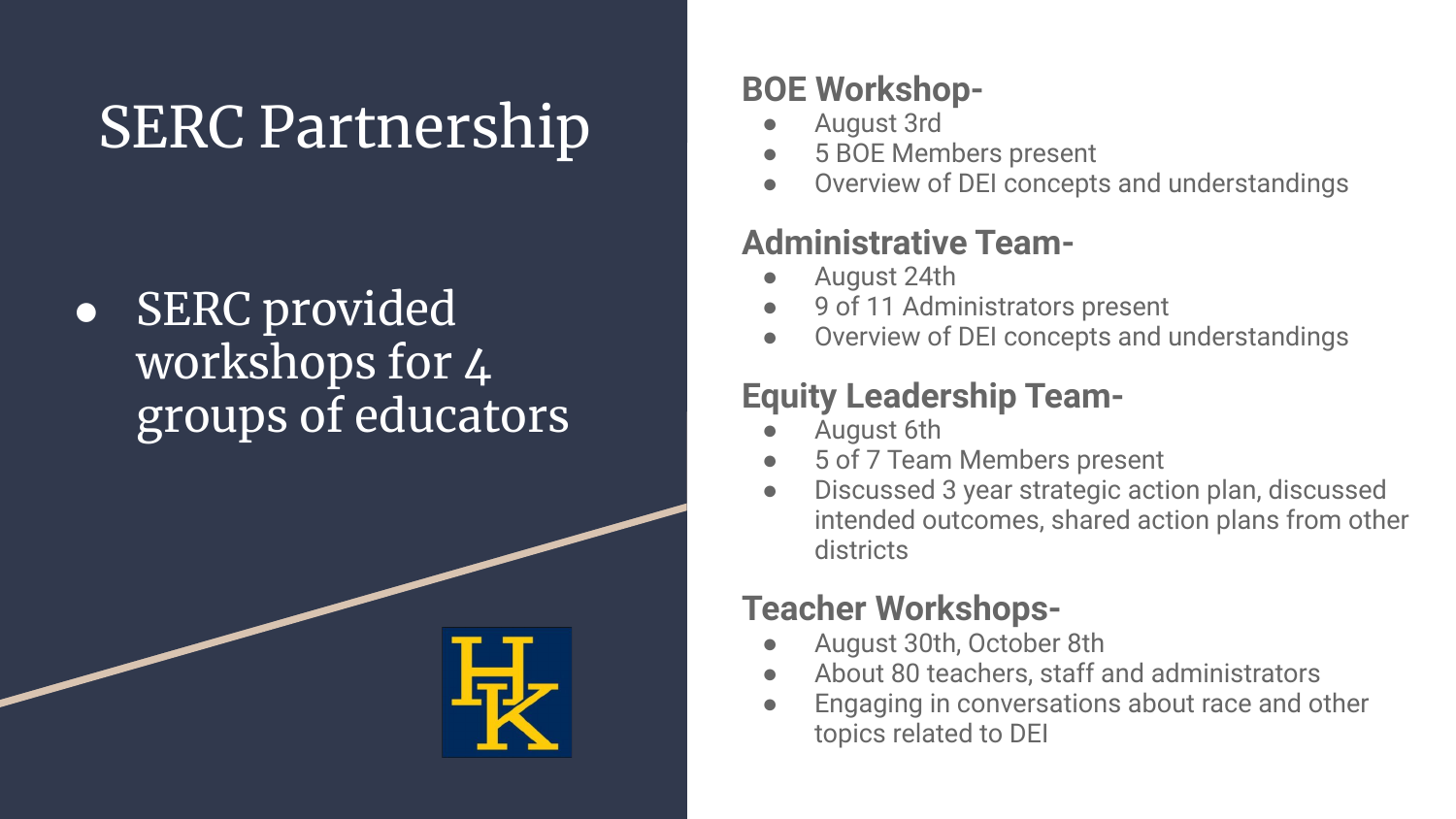# **Diversity** Committee

### ● Our Plans for 2021-2022



- Refine and finalize our 3 year Strategic Action Plan
- Plan for monthly celebrations around heritage months, providing interesting facts that can be shared over the announcements, books to be read aloud and activities for classrooms
- Offer book clubs for teachers and staff to join
	- Social Justice Talks by Chris Haas
	- Other (chosen by the group)
- Plan monthly staff meeting activities and learning activities
- Continue Student Equity Leadership **Meeting**